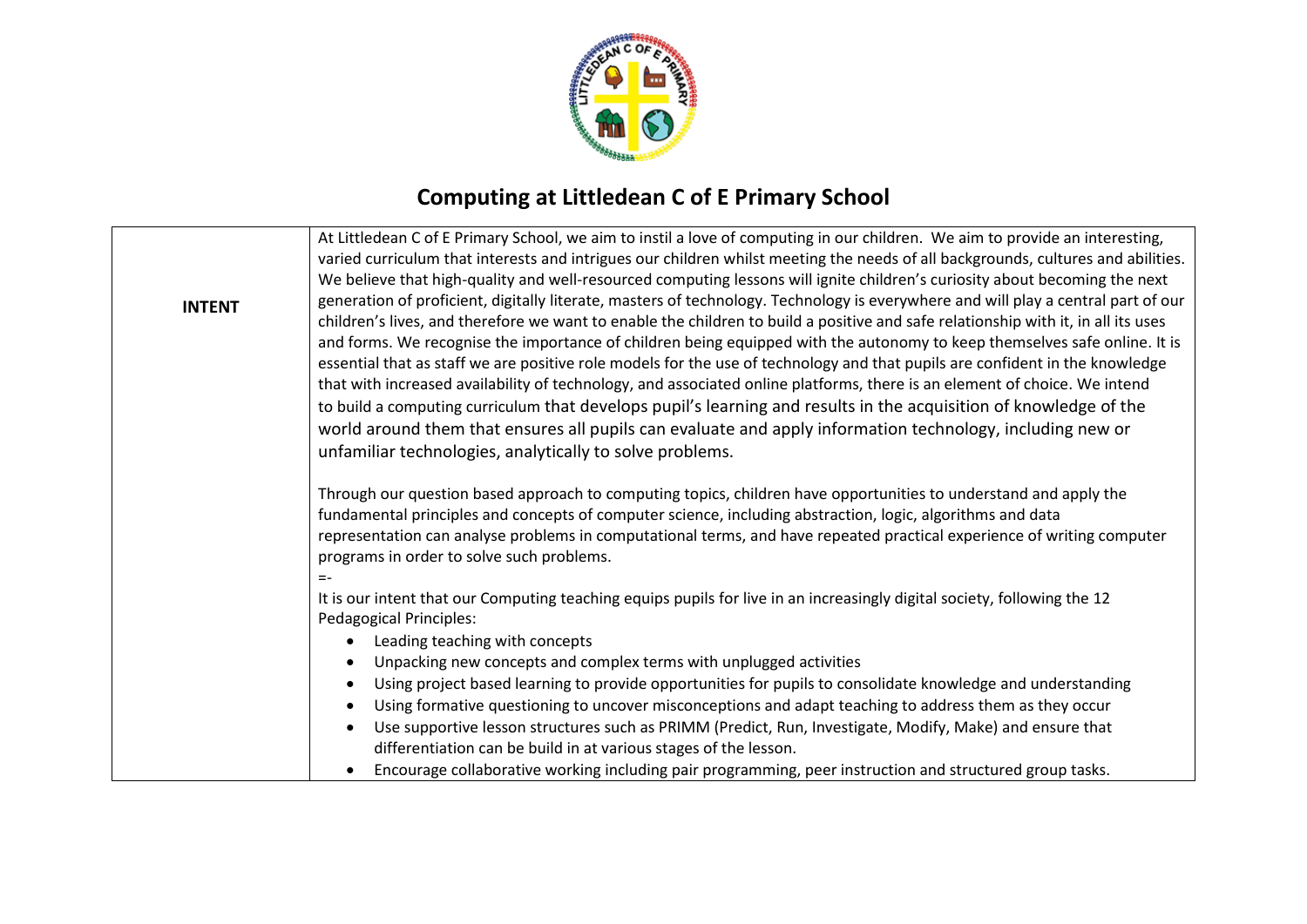|                       | Modelling the processes, providing scaffolding that can be gradually reduced as students increase their proficiency,<br>$\bullet$<br>confidence and independence.                                                                                                                                                                                                                                                                         |
|-----------------------|-------------------------------------------------------------------------------------------------------------------------------------------------------------------------------------------------------------------------------------------------------------------------------------------------------------------------------------------------------------------------------------------------------------------------------------------|
|                       | Adding variety of structured and exploratory tasks as well as promoting active learning.                                                                                                                                                                                                                                                                                                                                                  |
|                       | Bringing concrete concepts to life with contextual examples.                                                                                                                                                                                                                                                                                                                                                                              |
|                       | Reading, exploring and interpreting code so that pupils are able to trace and explain it first, before coming to write it<br>themselves.                                                                                                                                                                                                                                                                                                  |
|                       | Use physical computing and making activities that offer tactile and sensory experiences to enhance learning.                                                                                                                                                                                                                                                                                                                              |
|                       | Fostering program comprehension through a variety of activities to help secure understanding and build connections<br>with new knowledge.                                                                                                                                                                                                                                                                                                 |
|                       | Planning                                                                                                                                                                                                                                                                                                                                                                                                                                  |
| <b>IMPLEMENTATION</b> | Long Term: National Curriculum following the Teach Computing Scheme of Work and Development Matters (EYFS).<br>We have a 2 year rolling programme of topics, with links made between other subject areas where appropriate and<br>meaningful.                                                                                                                                                                                             |
|                       | Medium Term: Teachers plan units of work based on an initial stimulus question. This question is used at the start of<br>a unit to elicit children's prior knowledge and understanding and again at the end of the unit in order to ascertain<br>the learning that has taken place. In our whole school computing overview document there is a thorough<br>breakdown of the progression of computing skills and knowledge for each class. |
|                       | <b>Teaching and Learning</b>                                                                                                                                                                                                                                                                                                                                                                                                              |
|                       | Computing lessons follow a clear and consistent teaching sequence which builds children's knowledge and skills in<br>$\bullet$<br>order to be able to answer their stimulus question.                                                                                                                                                                                                                                                     |
|                       | Children are introduced to key vocabulary and its meaning and given opportunities to use this within the correct<br>context.                                                                                                                                                                                                                                                                                                              |
|                       | Teaching and learning will facilitate progression across all key stages within the strands of digital literacy, information<br>technology and computer science. Children will have the opportunity to explore and respond to key issues such as digital<br>communication, cyber-bullying, online safety, security, plagiarism and social media.                                                                                           |
|                       | Children have opportunities to present their learning in a variety of ways in order to communicate their<br>computational skills, knowledge and understanding appropriately.                                                                                                                                                                                                                                                              |
|                       | Homework grids will contain activities to build on children's skills and knowledge related to their current computing<br>topic where appropriate for the children to access at home.                                                                                                                                                                                                                                                      |
|                       |                                                                                                                                                                                                                                                                                                                                                                                                                                           |
|                       | <b>Assessment</b><br>Topic question, asked at the start and end of the unit of work.                                                                                                                                                                                                                                                                                                                                                      |
|                       |                                                                                                                                                                                                                                                                                                                                                                                                                                           |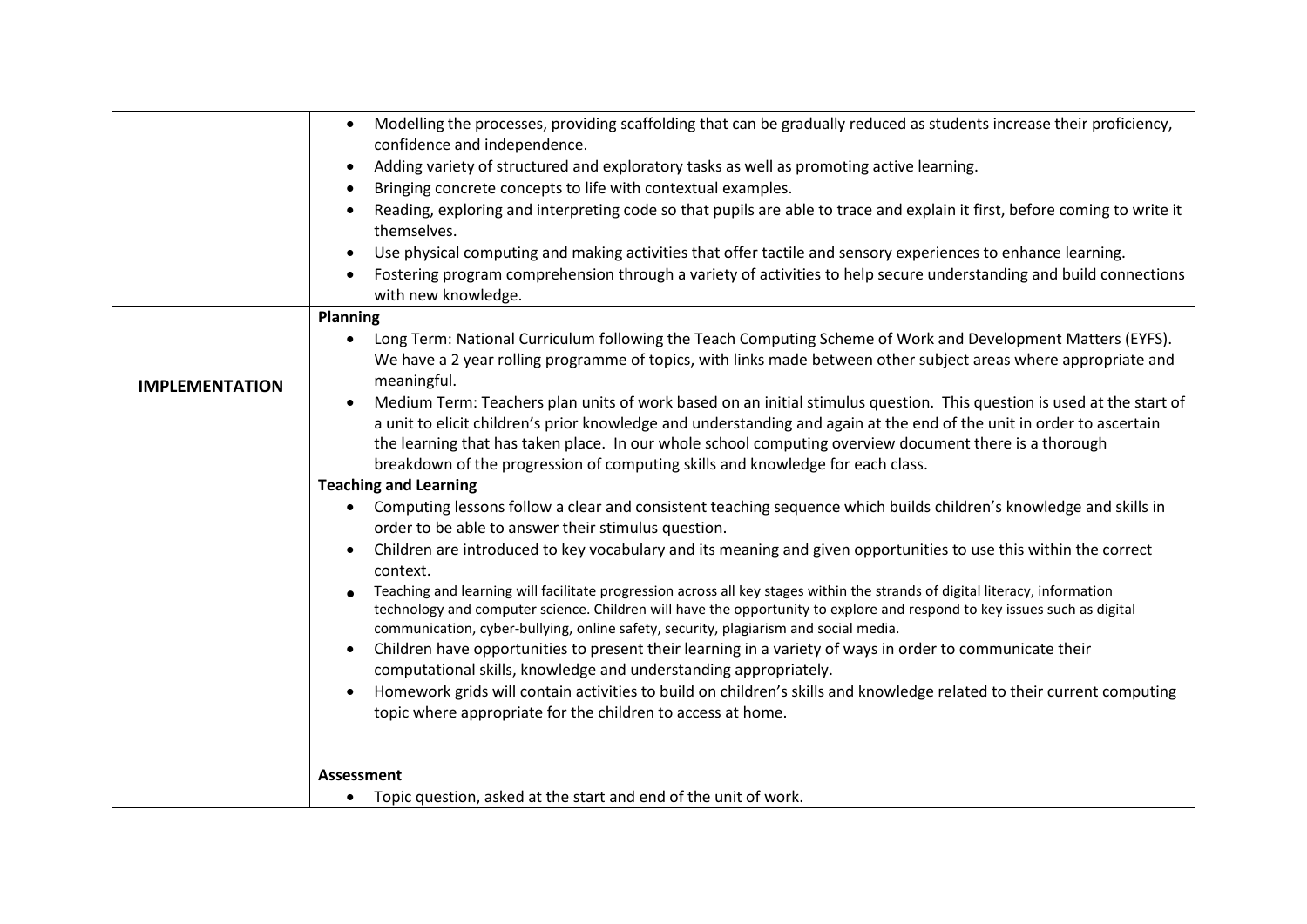|               | completed in class.<br>learning objectives covered within the unit of work.<br>Use of topic related quizzes to check knowledge and understanding.<br>$\bullet$<br>to ensure appropriate coverage of the curriculum.                                                                                                                                                                                        |                               | Ongoing assessment during lessons (based on discussions and engagement), along with assessment of tasks<br>End of unit assessment where children will be assessed as either developing, expected or exceeding in relation to the<br>Monitoring of Subject Leader will include planning scrutinies, book looks, lesson observations and pupil conferencing |
|---------------|------------------------------------------------------------------------------------------------------------------------------------------------------------------------------------------------------------------------------------------------------------------------------------------------------------------------------------------------------------------------------------------------------------|-------------------------------|-----------------------------------------------------------------------------------------------------------------------------------------------------------------------------------------------------------------------------------------------------------------------------------------------------------------------------------------------------------|
|               | <b>Information Technology</b>                                                                                                                                                                                                                                                                                                                                                                              | <b>Computer Science</b>       | <b>Digital Literacy</b>                                                                                                                                                                                                                                                                                                                                   |
|               | Word processing / typing                                                                                                                                                                                                                                                                                                                                                                                   | <b>Computational Thinking</b> | Self- image and Identity                                                                                                                                                                                                                                                                                                                                  |
|               | Data Handling                                                                                                                                                                                                                                                                                                                                                                                              | Programming                   | <b>Online Relationships</b>                                                                                                                                                                                                                                                                                                                               |
|               | <b>Presentations and eBooks</b>                                                                                                                                                                                                                                                                                                                                                                            | <b>Computing Networks</b>     | <b>Online Reputation</b>                                                                                                                                                                                                                                                                                                                                  |
|               | Animation                                                                                                                                                                                                                                                                                                                                                                                                  |                               | <b>Online Bullying</b>                                                                                                                                                                                                                                                                                                                                    |
|               | Video Creation                                                                                                                                                                                                                                                                                                                                                                                             |                               | <b>Managing Information Online</b>                                                                                                                                                                                                                                                                                                                        |
|               | Photography and Digital Art                                                                                                                                                                                                                                                                                                                                                                                |                               | Health, Wellbeing and Lifestyle                                                                                                                                                                                                                                                                                                                           |
|               | Sound                                                                                                                                                                                                                                                                                                                                                                                                      |                               | Privacy and Security                                                                                                                                                                                                                                                                                                                                      |
|               |                                                                                                                                                                                                                                                                                                                                                                                                            |                               |                                                                                                                                                                                                                                                                                                                                                           |
| <b>IMPACT</b> | Through the high quality teaching of Computing taking place we will see the impact of subject in different ways.<br>Through pupil voice children will be able to talk about the skills and knowledge they have acquired.<br>Children will be observed to be engaged in Computing lessons and want to find out more.<br>about the subject or topic.<br>differentiated work is set as needed.<br>vocabulary. |                               | Children will complete research independently through projects and homework to further their own enjoyment<br>Work will show that a range of topics are being covered, cross-curricular links are made (where appropriate) and<br>The school environment will be technology rich through everyday use across subjects, resources and use of specific      |